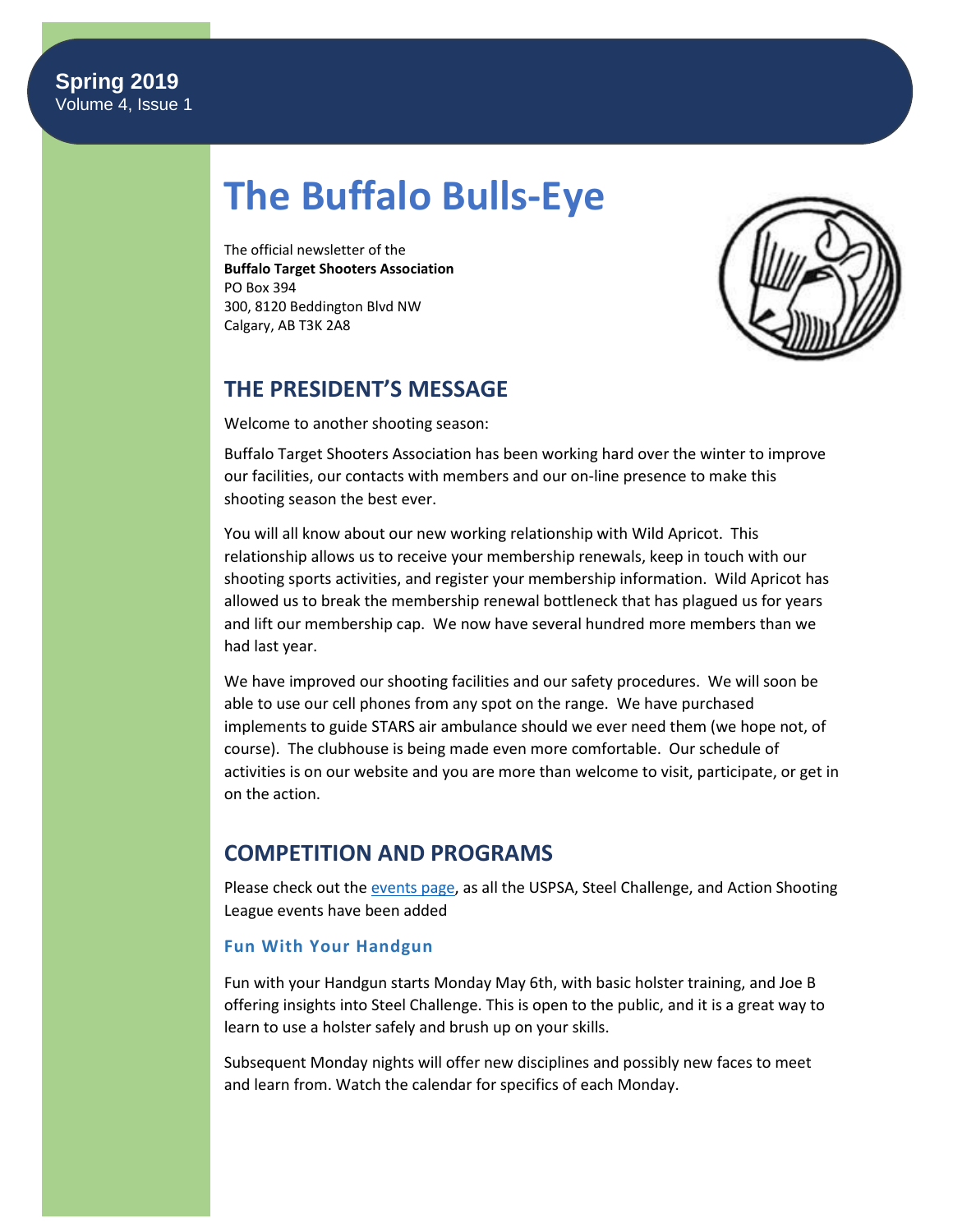#### Page **2** of **4**

BTSA on the Web: [www.btsa.ca](http://www.btsa.ca/)

For general queries, email: [info@btsa.ca](mailto:info@btsa.ca)

For membership queries, email: [membership@btsa.ca](mailto:membership@btsa.ca)

#### IMPORTANT

All communication from the Club to our members is via email and our website.

Please note any changes in mailing address and email contact information must be updated through your login.

If you have issues updating your profile, please email; [memberships@btsa.ca](mailto:memberships@btsa.ca)

APRA on the Web: [www.albertarifle.com](http://www.albertarifle.com/)

#### **Action Shooting League (ASL)**

On Sunday afternoons and select Monday nights, participants compete in a "run and gun" program under the 3-Gun Nation rule set. ASL gives shooters an opportunity to practice the fundamentals of competitive Action Shooting as well as run advanced courses of fire in the multigun discipline.

Multigun is an action shooting sport that involves multiple firearm platforms, typically pistol, rifle, shotgun, and now pistol chambered carbine (PCC). Even if you don't have a firearm of each platform, come out and shoot what you have!

These events are open to the public and the cost is \$10 for members and \$20 for nonmembers. Events run from noon to 5pm weather permitting. We encourage participants to show up early to assist with setting up the stages. For more information, email [info@btsa.ca](mailto:info@btsa.ca) or join the local multigun community on Facebook at 3-Gun Calgary.

## **COMMITTEE REPORTS**

#### **RANGE ACCESS AND MAINTENANCE**

On behalf of myself, and the board of directors of the BTSA, I would like to extend my appreciation for all the help our volunteers contributed last year!

Throughout the shooting season last year we were able to achieve the following goals: clubhouse flooring and tiling installation, placement of the stove, trough installation on the clubhouse, berm repairs and bale moving, tree and branch removal, water pumping, window installation, target shed cleaning, main gate installation, and many more including lots of junk removal.

This year we are looking to: finish the flooring, tiling, and stove installation in the clubhouse, sea-can placement, target set up for our new plinking stations, and many safety upgrades.

Once again, we will be coinciding the volunteer days with steel shooting certification throughout the year. Meaning that those who show up on specified volunteer days, will have the opportunity to complete the Steel Orientation, and if successful in completing the test, be given access to the Club Steel boxes for pistol target shooting.

We will be looking to host our first Volunteer Improvement Day May  $11<sup>th</sup>$ , or earlier depending on the weather. Please watch your emails for opportunities to make our range even better.

Thank you again for your continued support of the BTSA. I look forward to seeing you this year at the range!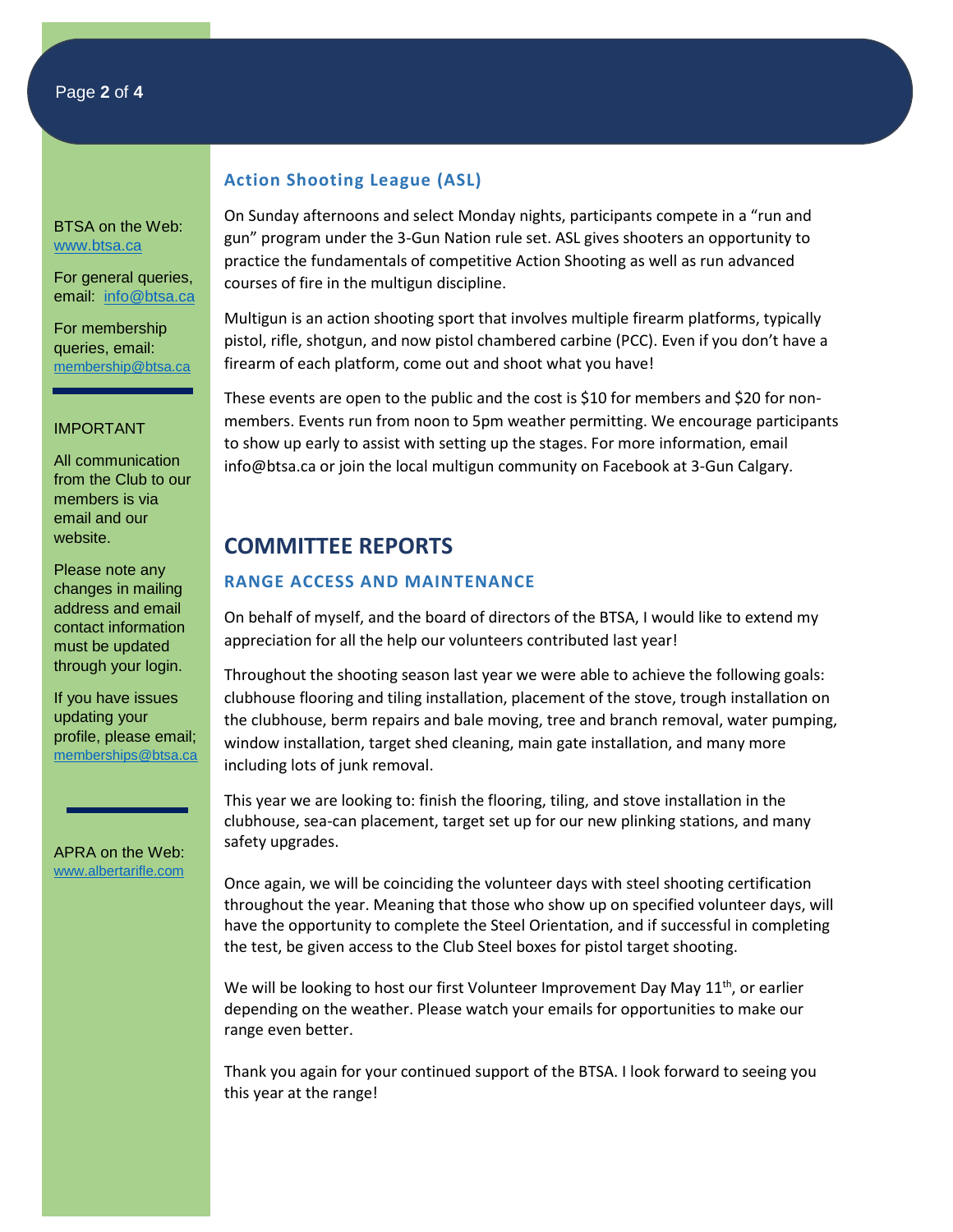#### **Safety**

Please be advised of some of the following updates and changes;

- When entering the range, you must flip the Range Sign to Active and raise the flag at the main gate.
- Conversely, if you're the last one to leave, please make sure the flag is lowered and the sign is reset.
- In the next month or two, we will be adding billboards to the club house and garage area with the current range rules and a map of the facility, including the STARS information and landing zone.
- Please watch for updates on some of our specific bays, as there are changes coming to the firearms allowed on some of them.
- If you haven't had your orientation yet, we continue to add new sessions. For members needing to complete their triennial renewal, we are also researching an online orientation since you have already completed an in-person one in the past.

#### **MEMBERSHIP & WEBSITE**

We now have over 800 active members, and about 85 lapsed members from last year. We would like to remind the membership of the following:

- The most current and accurate source of information is our website at [www.btsa.ca](http://www.btsa.ca/)
- You must log into the website to see all of the information and services that are available to members only. If you don't log in, you will only see what the public sees.
- The mobile app is a great way to keep current on the events and happenings of the association. There are instructions on how to get it on the website.
- We remind the membership that we don't print and mail out cards anymore. There are instructions on the website as to how to print your own card, and the cards of your family members.
- Please ensure that your membership profile is up to date and includes all relevant contact information, and a suitable photo.
- We have 68 events scheduled and prepared for our membership and public this year. Please check the events page at our website for more information.
- As always, if you have questions relating to your membership or renewal, please contact us at [membership@btsa.ca](mailto:membership@btsa.ca)

BTSA on the Web: [www.btsa.ca](http://www.btsa.ca/)

For general queries, email: [info@btsa.ca](mailto:info@btsa.ca)

For membership queries, email: [membership@btsa.ca](mailto:membership@btsa.ca)

#### IMPORTANT

All communication from the Club to our members is via email and our website.

Please note any changes in mailing address and email contact information must be updated through your login.

If you have issues updating your profile, please email; [memberships@btsa.ca](mailto:memberships@btsa.ca)

APRA on the Web: [www.albertarifle.com](http://www.albertarifle.com/)